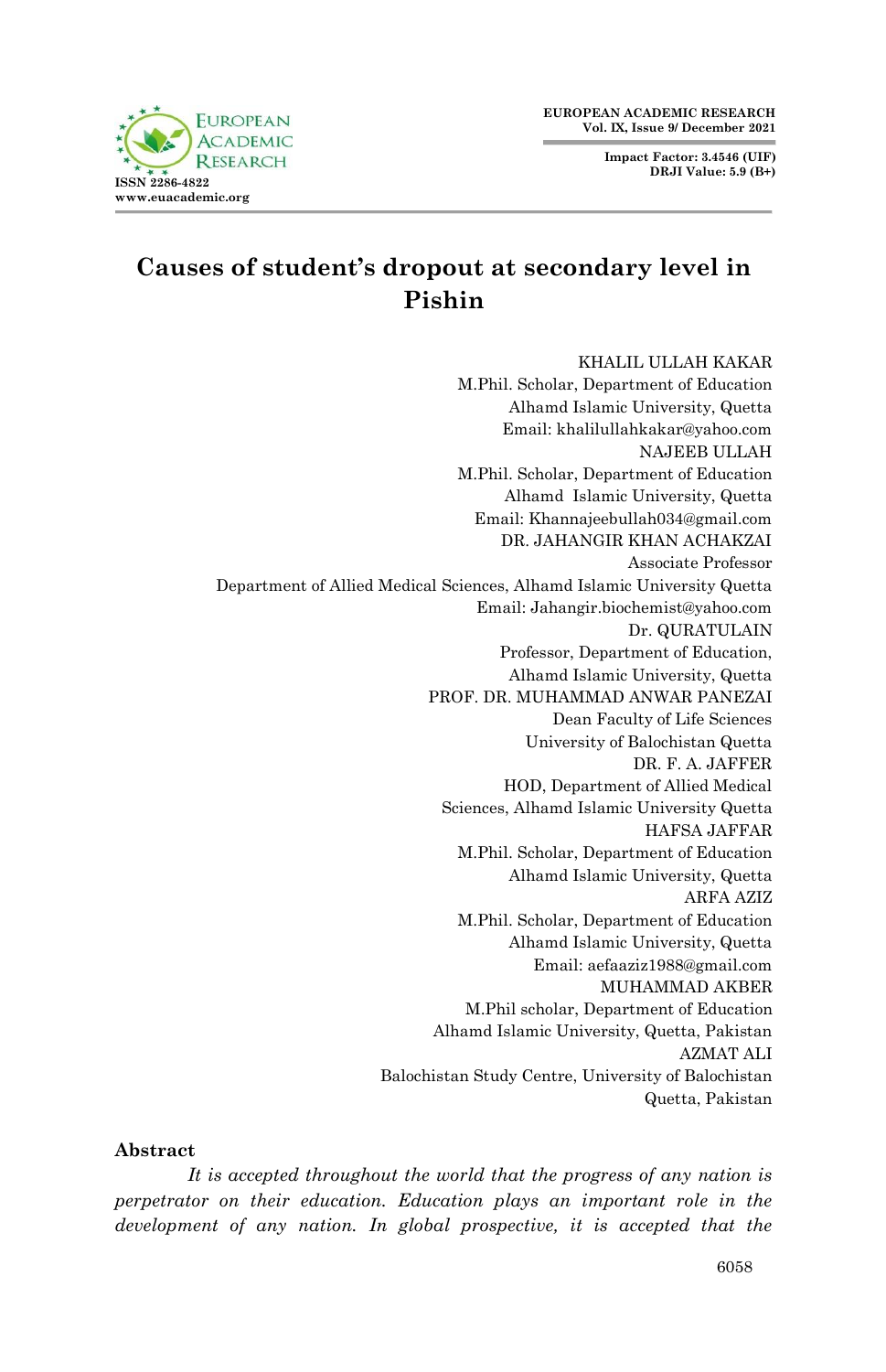*progress of any nation is defendant on the educational ratio of their citizen. The entire advance world reaches to the peak of advancement by the help of education. Education provides awareness about thing and surrounding and also improves the skills of human being. But unluckily in Pakistan at the province of Baluchistan especially district Pishin the students leave the school at secondary level without completing their educational process. The main purpose of the study is to explore the main causes of dropout at secondary level in dist. Pishin. As, The Scio economic factor, migratory parents of students, physical punishment, distance from schools, untrained teacher, teacher absentees, security issue in schools, overcrowded classes, feeble supervision, illiterate parents and early marriage are some main causes of dropout at secondary level in district Pishin. Furthermore, it was tried to point out cultural and geographical issue that increase the drop out ratio in the district and also recommend useful step in order to solve the issue of dropout in Baluchistan particularly district Pishin. As in this study was focused to analyze the comparative causes of drop out globally in special accordance with Pishin. I born in dist Pishin and also serving as secondary school teacher in the same district. Therefore, I select Pishin as study area for research work. The study also finds out the effect of dropout in Pishin, besides, the study also has remedial step to solve this problem in the district Pishin.*

**Keywords:** Causes, dropout, students, secondary level, Pishin.

# **INTRODUCTION**

The student's dropout is typically defined as a situation when a student leaves school without completing a degree resultant to educational process (1). The Students drop is a problem in which students out of their studies for a many explanations and factors (2). Students Dropout is an embryonic issue in international research as, it offers a way to students who belong to a dissimilar culture, family problems, budding barrier and health disabilities (3). Poverty is also a foremost cause of dropout rates. Consequences from research designate the research that poverty is an also key cause of dropout. The students from poor family's dropout rate are more than rich families comparatively (4).

Models behavior leads to failure of school. There are three main causes of student's dropout namely, general, explicit and modified intervention are detailed and bulletproof with examples of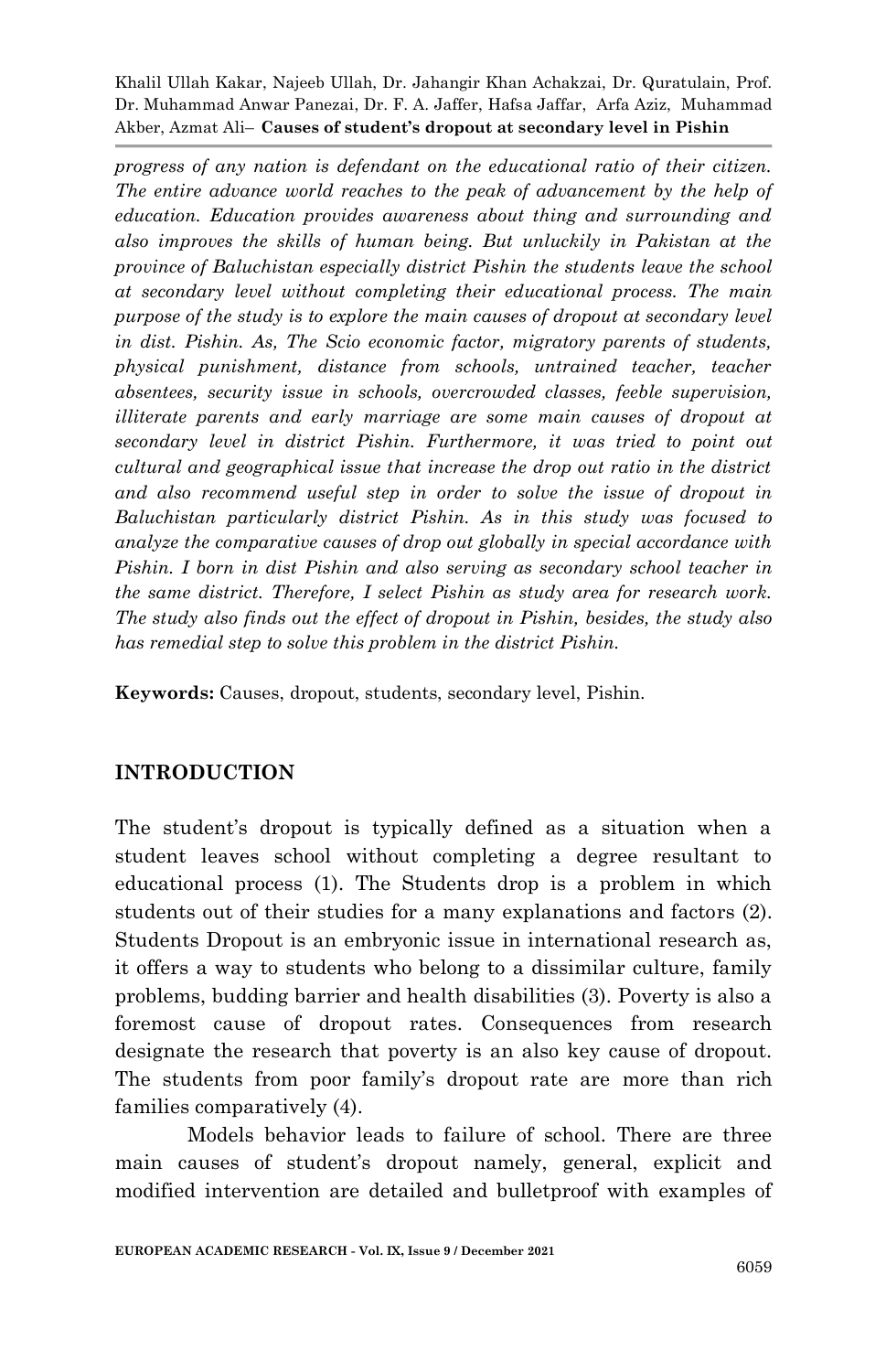the most efficient and most frequent intervention programs used by educators and analyst. (5). The drop outs are measured troublemakers both classified and external the school leaving which increase dropout rates (6). Numerous studies specify that one of the most important factors of students' dropout rate is the lengthy subject studied at secondary school grad (7). The behavior of school teacher's; some others walk around instructors' and principal' viewpoints directly by questioner regarding study increase dropout rates, which is great phenomena in secondary school of Pakistan (8). It is proved that student's troublesome behavior and anti-social peer relations were the touchy factors causing dropout (9).

Almost studies proved that that the main factor of secondary school dropout is their course studied in the institutions (10). Research reveals an evenhanded body of that the student with special needs and without special needs benefit from wide-ranging system consequently (11). Although, the dropout of secondary school students in schools is also a very common wonder so that the age difference is powerless to join in any kind of economic movement (12). Policy makers in almost developing countries proved regard secondary school education that teacher training and can better dropout rates. Unfortunately, they experience a high rate of dropout in developing countries (13).

Some district of the province Punjab in Pakistan were survived regarding dropout rates, the finding proved that altered exam pattern at different stages and secondary level patterns; English medium syllabus; passing easy in early classes; second-rate educational family of students; high disappointment rate in 9th class., are the main causes of dropout rates in the province (14). Female education is very fragile in Pakistan regarding dropout, the main causes are accomplished by research survey which are assess the role of parents, traditional and social norms, and lack of educational facilities to females in Pakistan (15).

A smaller amount income level and economically low position family's students position is directly proportional to dropout rates, as the economically weak family's students leave school due to poverty (16). A comprehensive school provides chances to students with diverse needs and skills to work and live together in the same atmosphere. The basic rule of the comprehensive study is to arrange a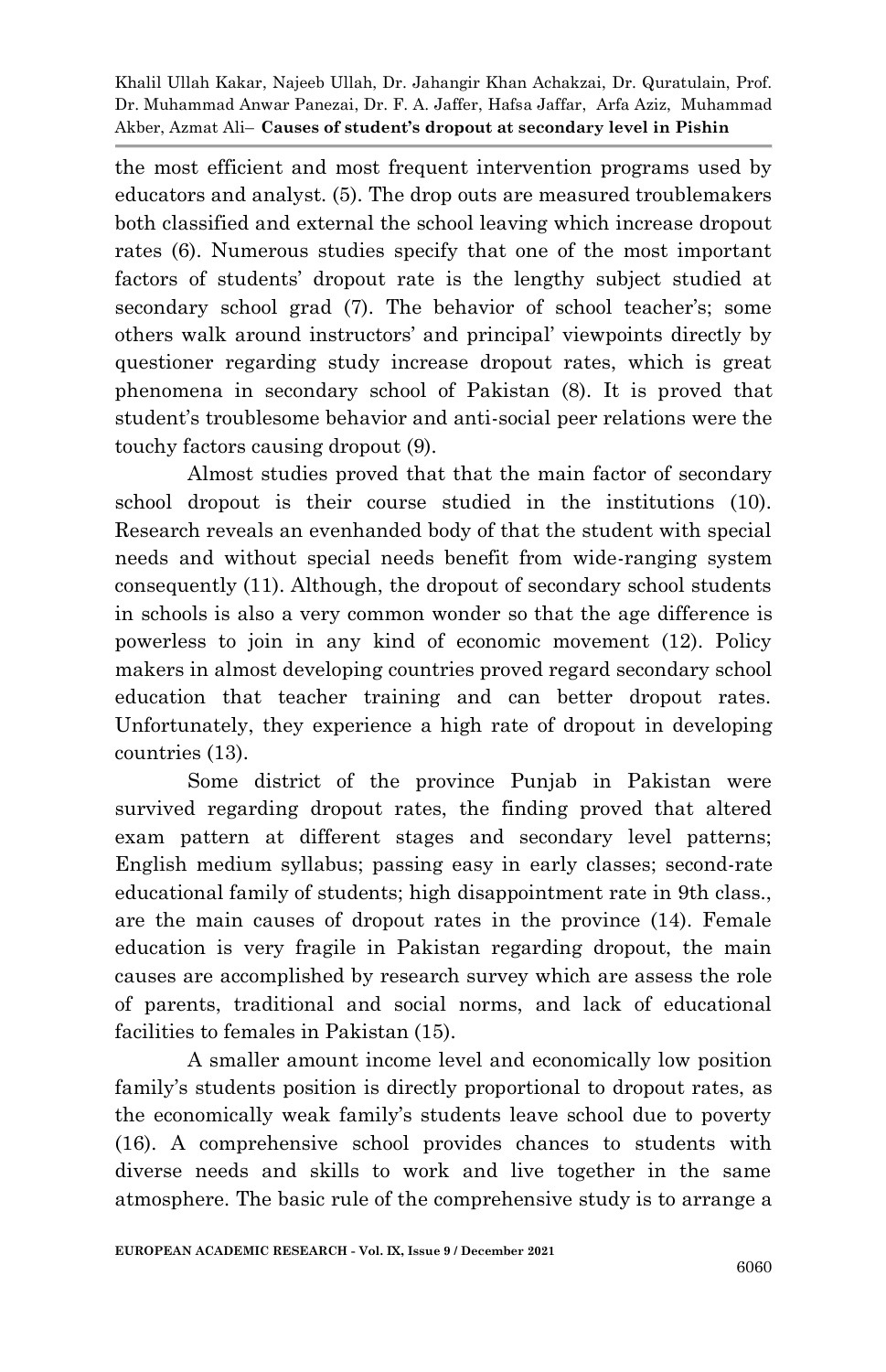chance for children to learn in groups to avoid dropout rates (17). The issue of dropout is not solved yet in the educational history; it acts like dynamite for the socioeconomic stability of a state.in order to solve this issue it should be appropriately defined before touching towards its remedial step (18). If the economic position of the students is smoothed, then the student will be able complete their educational process. the latest studies proved that the resilient economic position of students capture their tendency to get education till last stage (19). low per capita is the main cause of dropout rate in educational process, if we increase social capital then we will be able to gain the tendency of students to demolish the issue of dropout in schools (20).

#### **Method and material**

The study was survey and descriptive research in nature. Further detail of the research methodology is as under;

#### **Research design**

The research study was designed to diagnose the main causes of dropout at secondary level in district Pishin. the study was undertaken in the government high schools of district Pishin. Quantitative research methodology was adopted.

# **Population of the study**

The research study was aimed to explore causes of dropout at secondary level in Pishin. All high schools in the district, except some mountaineer area of tooba, are the main population of the study.

Moreover, parents, community members, media stockholder, private school's heads and students of high schools were also included as responded of the study.

# **Sample and sampling technic**

Random sampling method was used to collect the data. Some 25 governments boy's high schools of the district were focused via questionnaires.

Some question were questionnaires to know the view point of the all 25 head teachers, some 50 other teachers, 100 students, 50 parents and community members about the causes of dropout at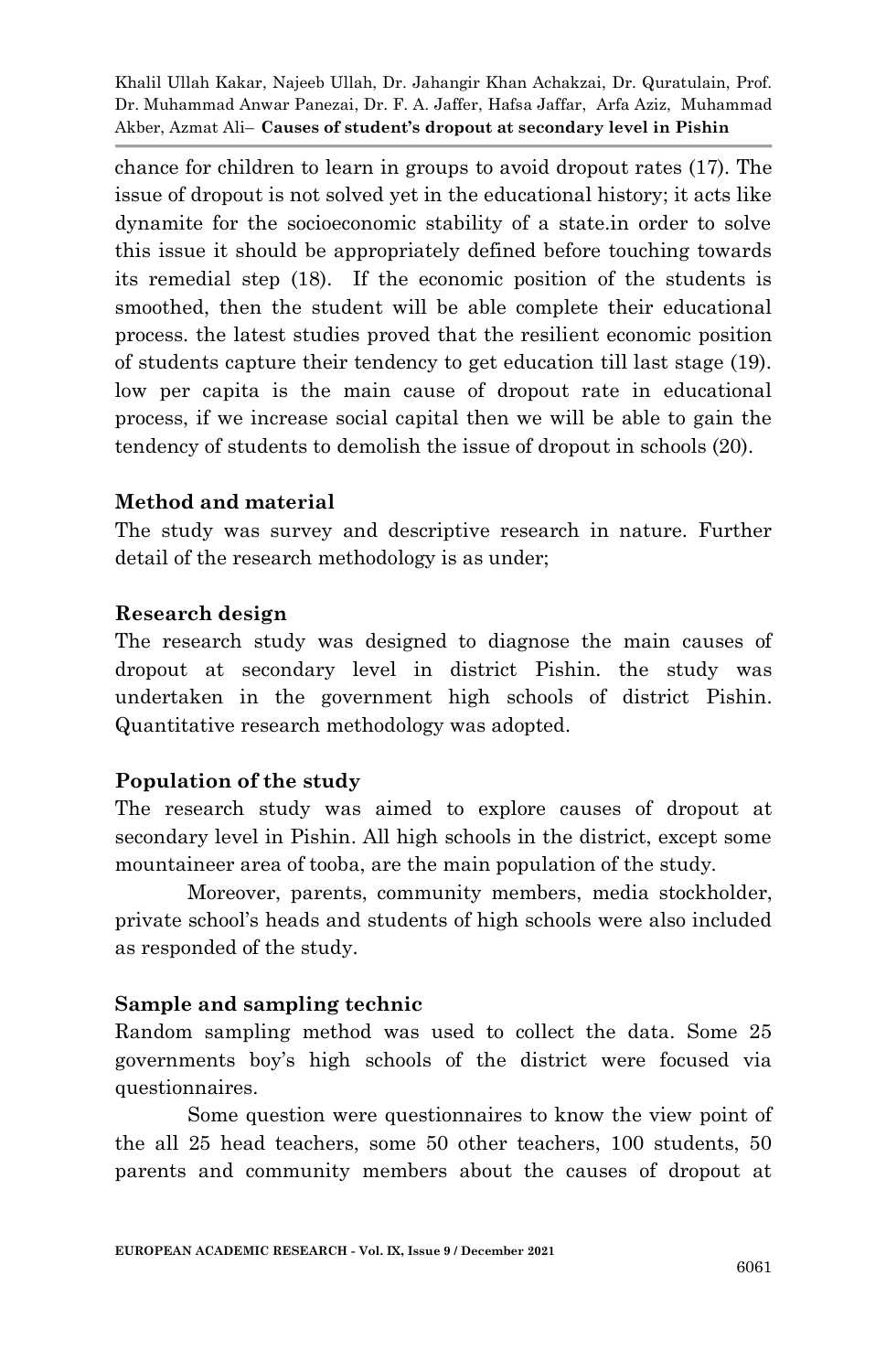secondary level in district Pishin. Because they well know why students leave school without competing their educational process.

#### **Research instruments**

Some questionnaires regarding dropout were designed to collect data. Interview, secondary data and survey will also be focused. it will be asking from education stockholders, head teachers sst teachers and students as well.

The entire questionnaire will be attempt by the teachers.

# **Data collection**

The primary was used to collect data via questionnaires for research propose.

Secondary data collection was also used.

General observation and discussion were also followed.

Visited almost high schools of the district Pishin.

# **Data analysis**

The data were analyzed to use statistical package, social science figures, percentage and other indicator were applied. The collect data was also analyzed through SPSS (statistical package for the social science), in order to ménage data.

# **Result**

To find out the main causes of dropout at secondary level in district Pishin some three question were asked. One from head teachers one from school teachers and one from school students from the government high schools of the district Pishin. As a result, the research study was conducted via questioner technic and easy technic (percentage) the study the causes of dropout at secondary level in Pishin as shown in tables.

**Table 1. Dropout a serious issue that effected educational ratio in district Pishin**

| Option         | Frequency | Percentage |
|----------------|-----------|------------|
| Yes            | 185       | 82.2%      |
| To some extent | 22        | 9.77%      |
| No             | 18        | 8 %        |
| Total          | 225       | 100 %      |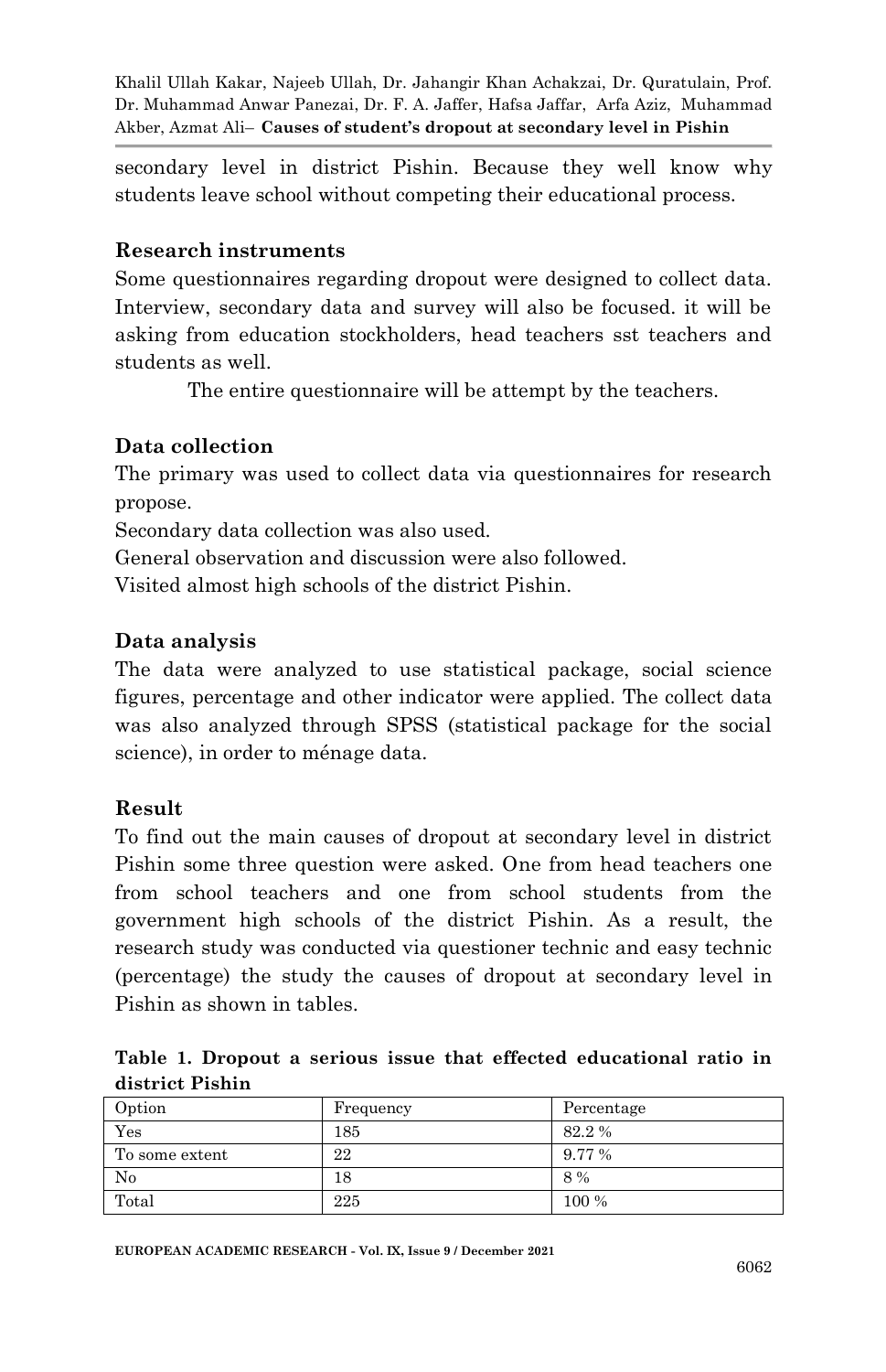The data in the above table reveal that dropout is a serious issue. The question was asked from 25 head teachers, 50 school teachers of different schools,100 school students of different schools and other 50 community members different areas of district Pishin.

| Option         | Frequency | Percentage |
|----------------|-----------|------------|
| Yes            | 77        | 77 %       |
| To some extent | 10        | 10 %       |
| No             | 13        | 13 %       |
| Total          | 100       | 100 %      |

**Table no 2. Poverty is the main cause of dropout.**

The data regrinding poverty as a main cause was taken from 50 teachers of different high and 50 other community members of different areas of the Pishin.

**Table no 3. Teacher' s harsh behavior and punishment increased dropout ratio.**

| Option         | Frequency | Percentage |
|----------------|-----------|------------|
| Yes            | 65        | 65%        |
| To some extent | 25        | 25 %       |
| No             | 10        | 10 %       |
| Total          | 100       | 100 %      |

The data about teacher behaviors as a serious cause was taken from100 students of different government high schools of the Pishin After the finding and management of the data taken from head teachers, other school's teacher and school students it was resulted that the following finding were taken;

- a. Dropout of students at secondary level is a serious issue in district Pishin that effected educational ratio too.
- b. Poverty is a focal cause of dropout in Pishin.
- c. Corporal punishment was also count a solemn cause of dropout at secondary level in district Pishin.
- d. Migratory parents of the students are also a serious issue.
- e. Untrained teachers, teacher absenteeism, and ghost teachers were also giving birth to dropout.
- f. Illiterate parents, lack of interest of parents was also a cause of dropout ratio in Pishin.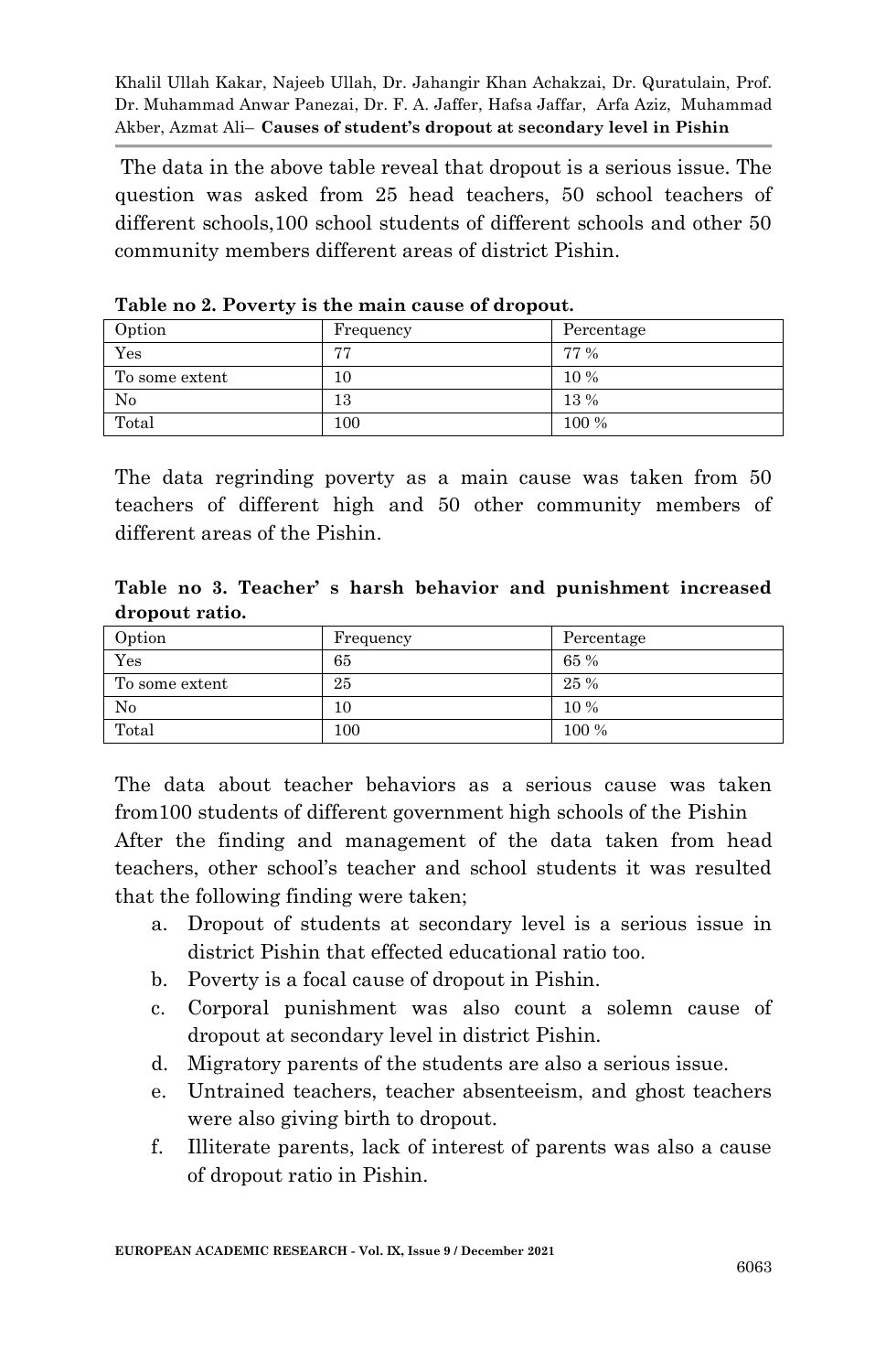- g. Distance from home is also a cause of dropout at secondary level in district Pishin.
- h. Overcrowded classes and lack of basic facilities in the institutions were also increasing dropout in the district Pishin.

# **DISCUSSION**

The dropout was gained a serious issue at secondary level in district Pishin.in Pakistan specially district Pishin students leave their educational carrier without completing process. Pishin is a separate administrative district that came to existence in 1975. District Pishin the second largest district after Quetta in Baluchistan. In the district almost students left institution without completing educational process. The main objective of the study was to find out the main causes of dropout at secondary level in the district. In the study The result of the data analysis was calculated in simple and easy technic(percentage) to analyze the causes of dropout at secondary level in district Pishin.

# **CONCLUSION**

The study was conducted in district Pishin to discover the causes of student's dropout at secondary level. The study finding proved that dropout is a serious issue in educational process. As the main causes of the subject were poverty, Strict behavior of teacher with students, untrained teacher, illiterate and migratory parents, overcrowded classes, distance from educational institutions and corporal punishment were the main causes of dropout at secondary level in district Pishin.at last, some remedial steps were reckoned to solve this matter.

# **RECOMMENDATIONS**

To control the curse of dropout at secondary level in district Pishin, government and public should take some remedial step to decrease the dropout at Pishin.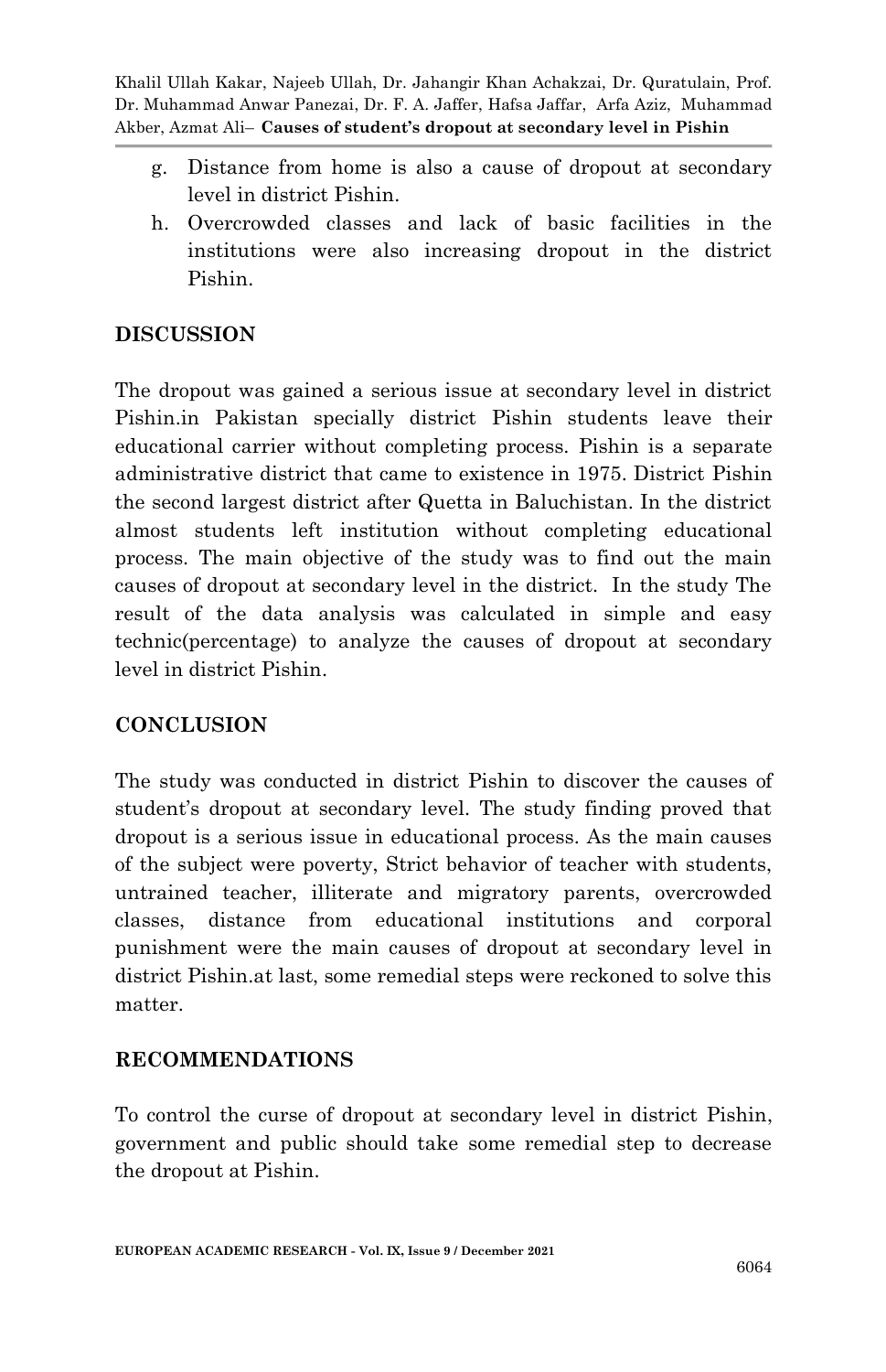- 1. There should be Free education at secondary level throughout the country and incentive may be provided for poor parents to get their children educated.
- 2. Government should train teachers to preserve friendly and smooth behavior with students in the school.
- 3. The law to abolish corporal punishment must be implemented by government at every school of the district.
- 4. Government should build more schools in every crowded village of the district.
- 5. Government insure not to set more than 50 students in one classroom.
- 6. Government should launch housing scheme for migratory parents to localized them in the district.
- 7. Media has to aware parents and community's member by the benefits of completing educational process.
- 8. Government should have trained teacher with new born scientific and English courses.

#### **Conflict of interest**

There is no conflict of interest in this research study, as it was first attempt to find out the causes of dropout at secondary level in district Pishin.

# **Acknowledgement**

I thank Dr. Jahangir Ahan Achakzai, Dr Quratulain, sir Najeeb Tareen, miss Arifa Aziz, sir Habiburehman Kakar and my brothers for their precious support, guidance and love to complete this research study in the district Pishin. This study is dedicated to my father (late) Abdul wasay panizai.

# **REFERENCES**

- 1. Fortin, L; Marcotte, D.; Potvin, P.; Royer, E.; Joly, J. (2006). Typology of Students at Risk of Dropping Out of School: Description by Personal, Family and School Factors, European Journal of Psychology of Education, 21, 4, 363- 383.
- 2. Eisenberg, E. and Dowsett, T. (1990). Student Dropout from a Distance Education Project Course: A new method analysis. Distance Education, 11(2), 231-253
- 3. Winzer, M., Altieri, E., & Larsson, V. (2000). Portfolios as a tool for attitude change. Rural Special Education Quarterly, 19(3/4), 72-81.